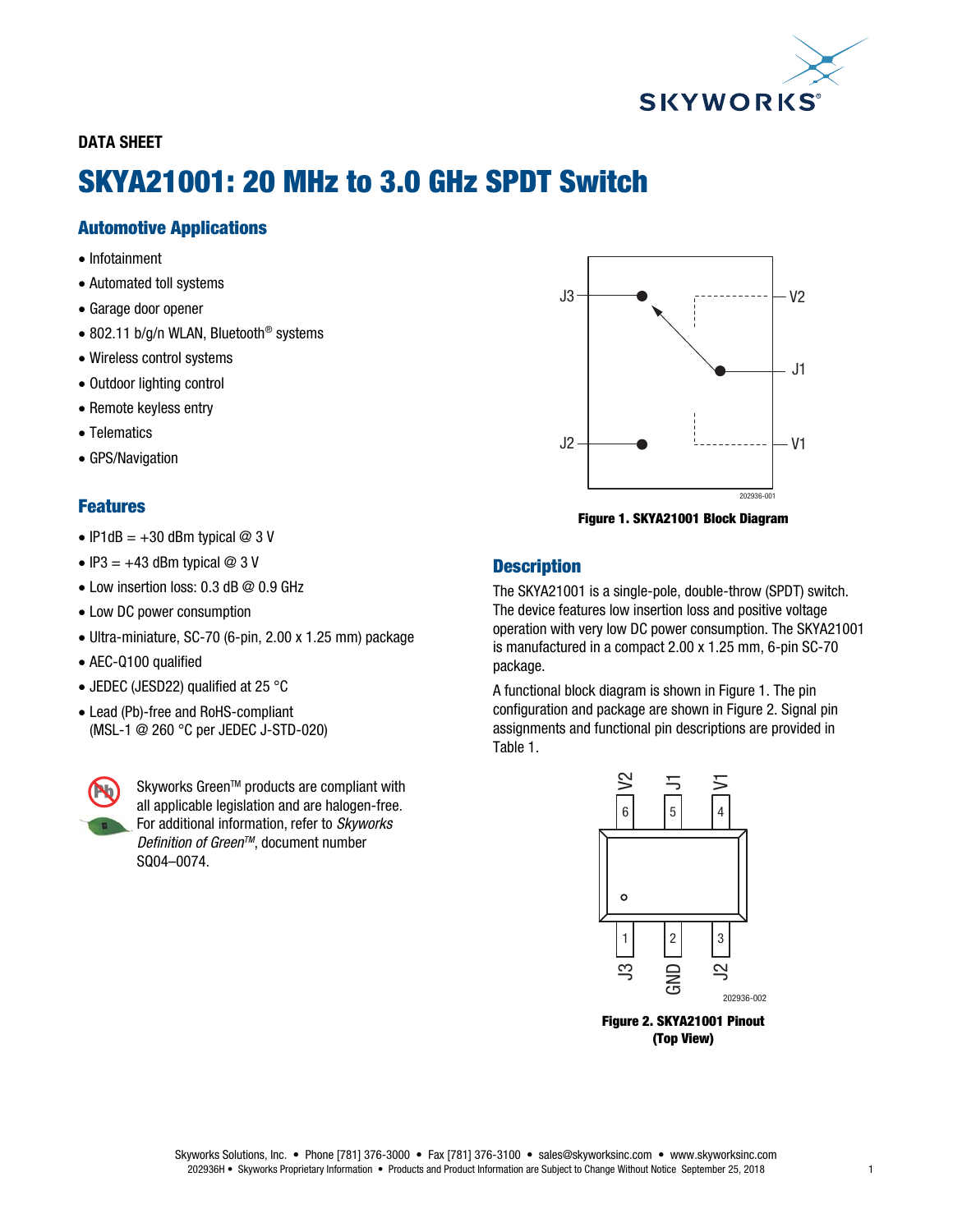#### Table 1. SKYA21001 Signal Descriptions

| Pin | <b>Name</b> | <b>Description</b>     | Pin | <b>Name</b>    | <b>Description</b>     |
|-----|-------------|------------------------|-----|----------------|------------------------|
|     | JJ          | RF output <sup>1</sup> |     | V1             | DC control voltage     |
|     | GND         | Ground                 | v   | ال             | RF output <sup>1</sup> |
|     | ےں          | RF output              |     | V <sub>2</sub> | DC control voltage     |

1 A 100 pF blocking capacitor is required for >500 MHz operation. Use larger value capacitors for lower frequency operation.

## Electrical and Mechanical Specifications

The absolute maximum ratings of the SKYA21001 are provided in Table 2. The electrical specifications of the SKYA21001 are provided in Table 3.

Typical performance characteristics are shown in Figures 3, 4, and 5. Table 4 shows the truth table.

### Table 2. SKYA21001 Absolute Maximum Ratings1

| <b>Parameter</b>                                                         | <b>Symbol</b> | <b>Minimum</b> | <b>Maximum</b> | <b>Units</b> |
|--------------------------------------------------------------------------|---------------|----------------|----------------|--------------|
| <b>Control voltage</b>                                                   | <b>VCTL</b>   | $-0.2$         | $+8.0$         |              |
| RF input power ( $Vc\tau$ = 0 to 7 V):<br>$>500$ MHz<br>$<$ 500 MHz      |               |                | $+36$<br>$+27$ | dBm<br>dBm   |
| Operating temperature                                                    | Top           | $-40$          | $+105$         | °C           |
| Storage temperature                                                      | <b>T</b> stg  | -65            | $+150$         | °C           |
| Electrostatic discharge:                                                 | <b>ESD</b>    |                |                |              |
| Human Body Model (HBM), Class 1A<br>Charged Device Model (CDM), Class C3 |               |                | 250<br>1000    |              |

<sup>1</sup> Exposure to maximum rating conditions for extended periods may reduce device reliability. There is no damage to device with only one parameter set at the limit and all other parameters set at or below their nominal value.

ESD HANDLING*: Although this device is designed to be as robust as possible, electrostatic discharge (ESD) can damage this device. This device must be protected at all times from ESD when handling or transporting. Static charges may easily produce potentials of several kilovolts on the human body or equipment, which can discharge without detection. Industry-standard ESD handling precautions should be used at all times.*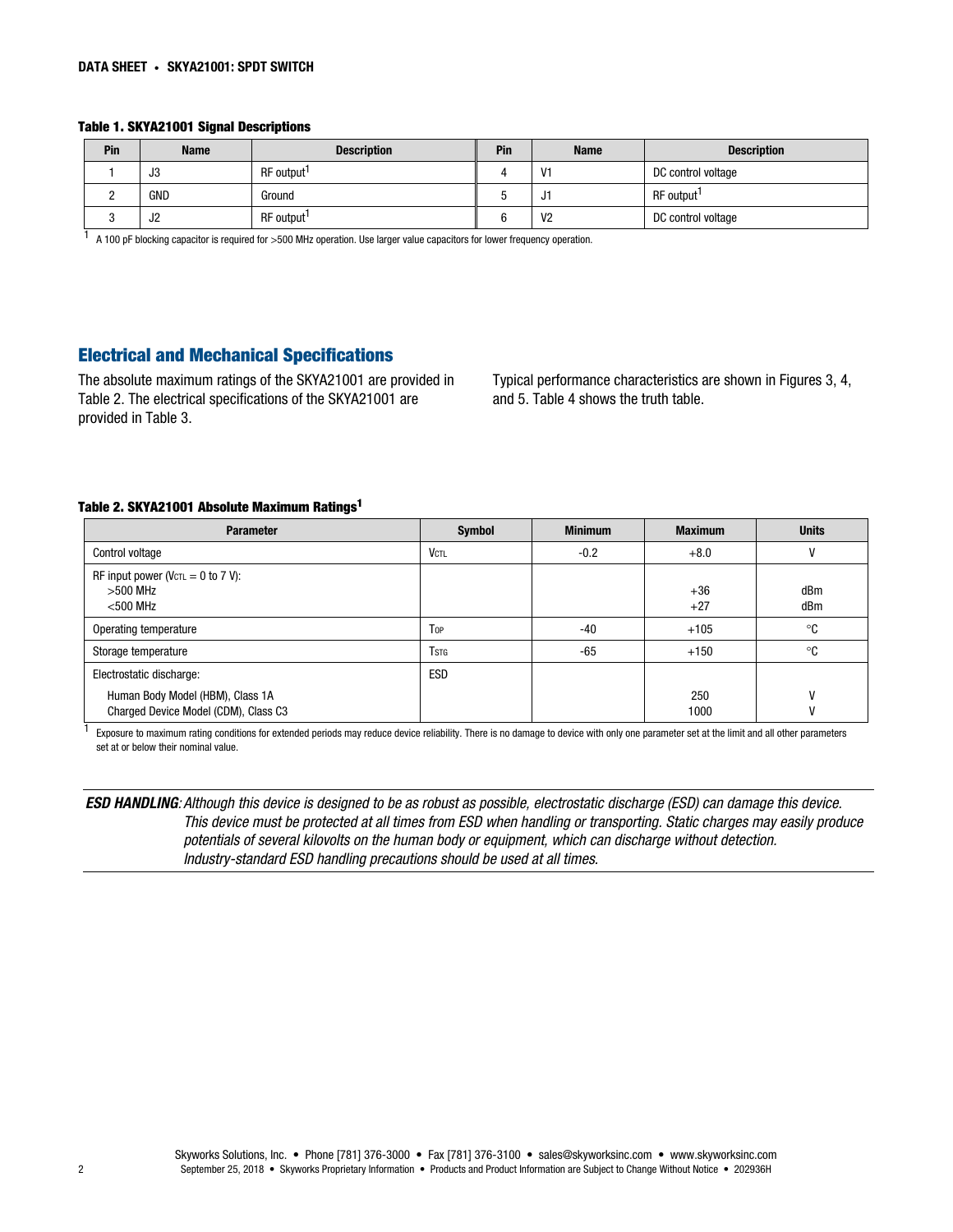#### Table 3. SKYA21001 Electrical Specifications1 (V<sub>CTL</sub> = 0 to 3 V, T<sub>OP</sub> = +25 °C, Characteristic Impedance = 50  $\Omega$ , Unless Otherwise Noted)

| <b>Parameter</b>                                                                                 | <b>Symbol</b>                             | <b>Test Condition</b>                                                                                                                        | Min                     | <b>Typical</b>          | <b>Max</b>               | <b>Units</b>      |
|--------------------------------------------------------------------------------------------------|-------------------------------------------|----------------------------------------------------------------------------------------------------------------------------------------------|-------------------------|-------------------------|--------------------------|-------------------|
| Insertion loss <sup>2,3</sup>                                                                    | IL.                                       | 0.7 to 1.0 GHz, 25°C<br>1.0 to 2.0 GHz, 25°C<br>2.0 to 3.0 GHz, 25°C                                                                         |                         | 0.3<br>0.4<br>0.4       | 0.4<br>0.5<br>0.6        | dB<br>dB<br>dB    |
| Insertion loss (ETC) <sup>4</sup>                                                                | IL.                                       | 0.7 to 1.0 GHz, -40°C to 105 °C<br>1.0 to 2.0 GHz, -40°C to 105 °C<br>2.0 to 3.0 GHz, -40°C to 105 °C                                        |                         | 0.35<br>0.41<br>0.46    | 0.45<br>0.55<br>0.7      | dB<br>dB<br>dB    |
| Isolation <sup>3</sup>                                                                           | IS <sub>0</sub>                           | 0.7 to 1.0 GHz, 25°C<br>1.0 to 2.0 GHz, 25°C<br>2.0 to 3.0 GHz, 25°C                                                                         | 22<br>22<br>20          | 25<br>25<br>23          |                          | dB<br>dB<br>dB    |
| Isolation (ETC) <sup>4</sup>                                                                     | IS <sub>0</sub>                           | 0.7 to 1.0 GHz, -40°C to 105 °C<br>1.0 to 2.0 GHz, -40°C to 105 °C<br>2.0 to 3.0 GHz, -40°C to 105 °C                                        | 22<br>22<br>20          | 24<br>23.5<br>23        |                          | dB<br>dB<br>dB    |
| Voltage standing wave ratio                                                                      | <b>VSWR</b>                               | 0.7 to 1.0 GHz, 25°C<br>1.0 to 2.0 GHz, 25°C<br>2.0 to 3.0 GHz, 25°C                                                                         |                         | 1.2:1<br>1.2:1<br>1.3:1 | 1.4:1<br>1.4:1<br>1.45:1 |                   |
| Voltage standing wave ratio (ETC) 4                                                              | <b>VSWR</b>                               | 0.7 to 1.0 GHz, -40°C to 105 °C<br>1.0 to 2.0 GHz, -40°C to 105 °C<br>2.0 to 3.0 GHz, -40°C to 105 °C                                        |                         | 1.2:1<br>1.2:1<br>1.3:1 | 1.4:1<br>1.4:1<br>1.45:1 |                   |
| Switching characteristics:<br>Rise/fall<br>On/off<br>Video feedthrough                           | <b>Tsw</b><br><b>TON</b>                  | 10/90% or 90/10% RF, 25°C<br>50% control to 90/10% RF, 25°C<br>bandwidth = $500$ MHz, $25^{\circ}$ C                                         |                         | 90<br>125<br>25         | 180<br>250               | ns<br>ns<br>mV    |
| Switching characteristics (ETC): 4<br>Rise/fall (ETC)                                            | <b>Tsw</b><br><b>TON</b>                  | 10/90% or 90/10% RF,<br>-40°C to 105 °C<br>50% control to 90/10% RF,                                                                         |                         | 90                      | 180                      | ns                |
| On/off (ETC)                                                                                     |                                           | -40 $^{\circ}$ C to 105 $^{\circ}$ C                                                                                                         |                         | 150                     | 250                      | ns                |
| 1 dB input compression point                                                                     | IP1dB                                     | 0.7 to 3.0 GHz:<br>$V_{\text{CTL}} = 0$ to 2 V, 25°C<br>$V_{\text{CTL}} = 0$ to 3 V, 25°C<br>$V_{\text{CTL}} = 0$ to 5 V, 25°C               | $+23$<br>$+28$<br>$+31$ | $+25$<br>$+30$<br>$+34$ |                          | dBm<br>dBm<br>dBm |
| 1 dB input compression point (ETC) <sup>4</sup>                                                  | IP1dB                                     | 0.7 to 3.0 GHz:<br>$V_{\text{CTL}} = 0$ to 2 V, 25°C<br>$V_{\text{CTL}} = 0$ to 3 V, 25°C<br>$V_{\text{CTL}} = 0$ to 5 V, 25°C               | $+18$<br>$+23$<br>$+26$ | $+20$<br>$+26$<br>$+30$ |                          | dBm<br>dBm<br>dBm |
|                                                                                                  | IP3                                       | +5 dBm two-tone input power<br>@ 0.7 to 3.0 GHz:                                                                                             |                         |                         |                          |                   |
| Third order intercept point                                                                      |                                           | $V_{\text{CTL}} = 0$ to 2 V, 25°C<br>$V$ CTL = 0 to 3 V, 25 $^{\circ}$ C<br>$VcTL = 0$ to 5 V. 25°C                                          | $+36$<br>$+42$<br>$+44$ | $+49$<br>$+52$<br>$+53$ |                          | dBm<br>dBm<br>dBm |
| Third order intercept point (ETC) <sup>4</sup>                                                   | IP3                                       | $V_{\text{CTL}} = 0$ to 2 V, -40°C to 105 °C<br>$V_{\text{CTL}} = 0$ to 3 V, -40°C to 105 °C<br>$V_{\text{CTL}} = 0$ to 5 V, -40°C to 105 °C | $+35$<br>$+39$<br>$+41$ | $+49$<br>$+50$<br>$+51$ |                          | dBm<br>dBm<br>dBm |
| Control voltage:<br>Low ( $@$ 20 $\mu$ A max)<br>High ( $@100 \mu A$ max)<br>High (@ 200 µA max) | $V$ CTL_L<br>$V$ CTL $_H$<br>$V$ CTL $_H$ |                                                                                                                                              | 0                       |                         | $0.2\,$<br>2.0<br>5.0    | V<br>V<br>V       |

1 Performance is guaranteed only under the conditions listed in this table.

2 Insertion loss changes by 0.003 dB/°C.

3 Insertion loss state.

4 ETC = Extreme Test Conditions (VCTL = 0 to 5 V, T0P = -40 °C to +105 °C).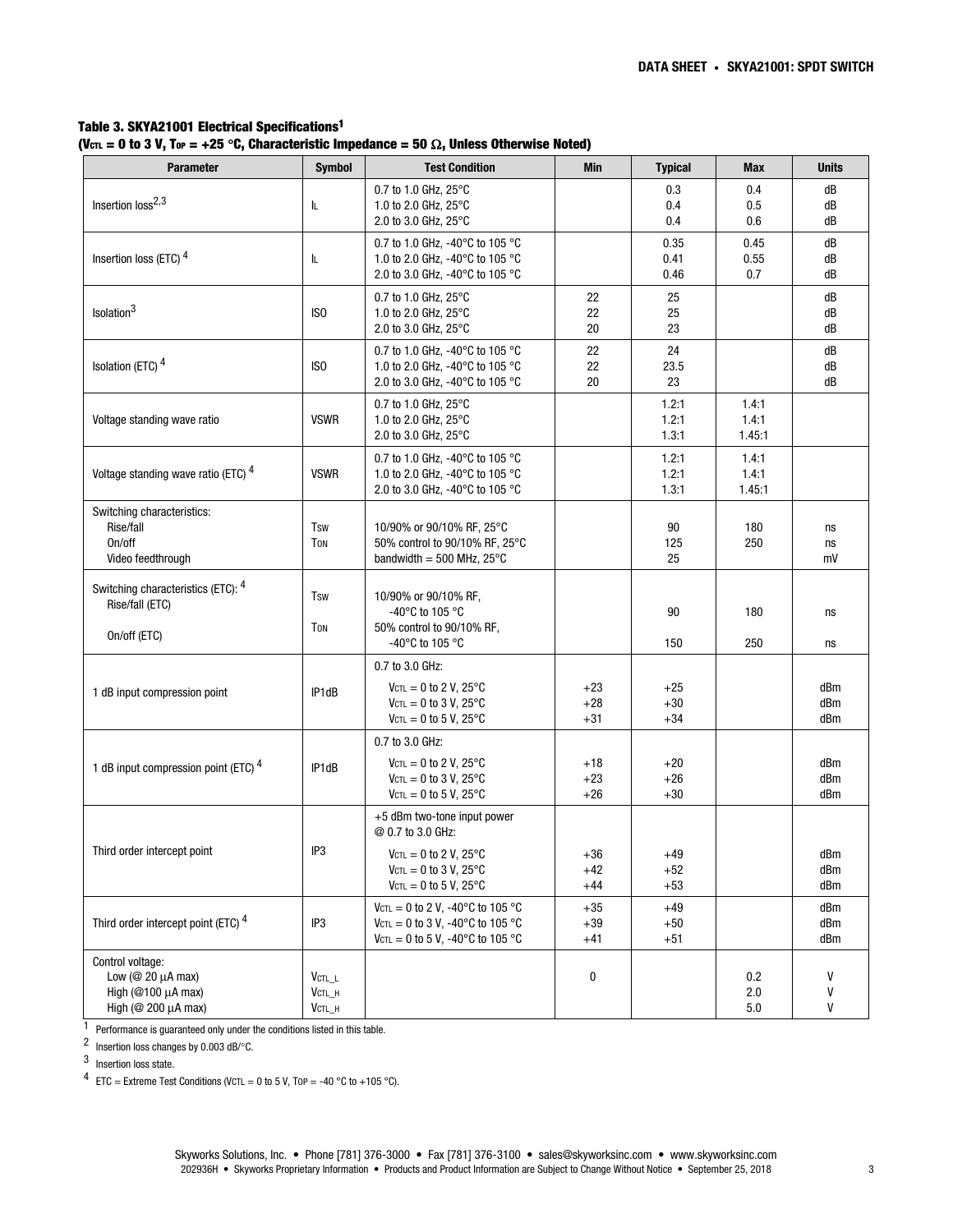## Typical Performance Characteristics

(VCTL = 0 to 3 V, Top = +25 °C, PIN = 0 dBm, Characteristic Impedance [Zo] = 50  $\Omega$ , CBL = 100 pF, Unless Otherwise Noted)



Figure 3. Insertion Loss vs Frequency

Figure 4. Isolation vs Frequency





#### Table 4. Truth Table (VHIGH = 2.0 to 5.0 V, VLOW = -0.2 to +0.2 V)<sup>1</sup>

| V <sub>1</sub><br>− | V <sub>2</sub><br>v.                   | $J1-J2$        | $J1-J3$        |  |
|---------------------|----------------------------------------|----------------|----------------|--|
| <b>V</b> ніgн       | VLOW                                   | Isolation      | Insertion loss |  |
| <b>VLOW</b>         | VHIGH<br>and the state of the state of | Insertion loss | Isolation      |  |

<sup>1</sup> Any state other than described in this table places the device in an undefined state. An undefined state does not damage the device.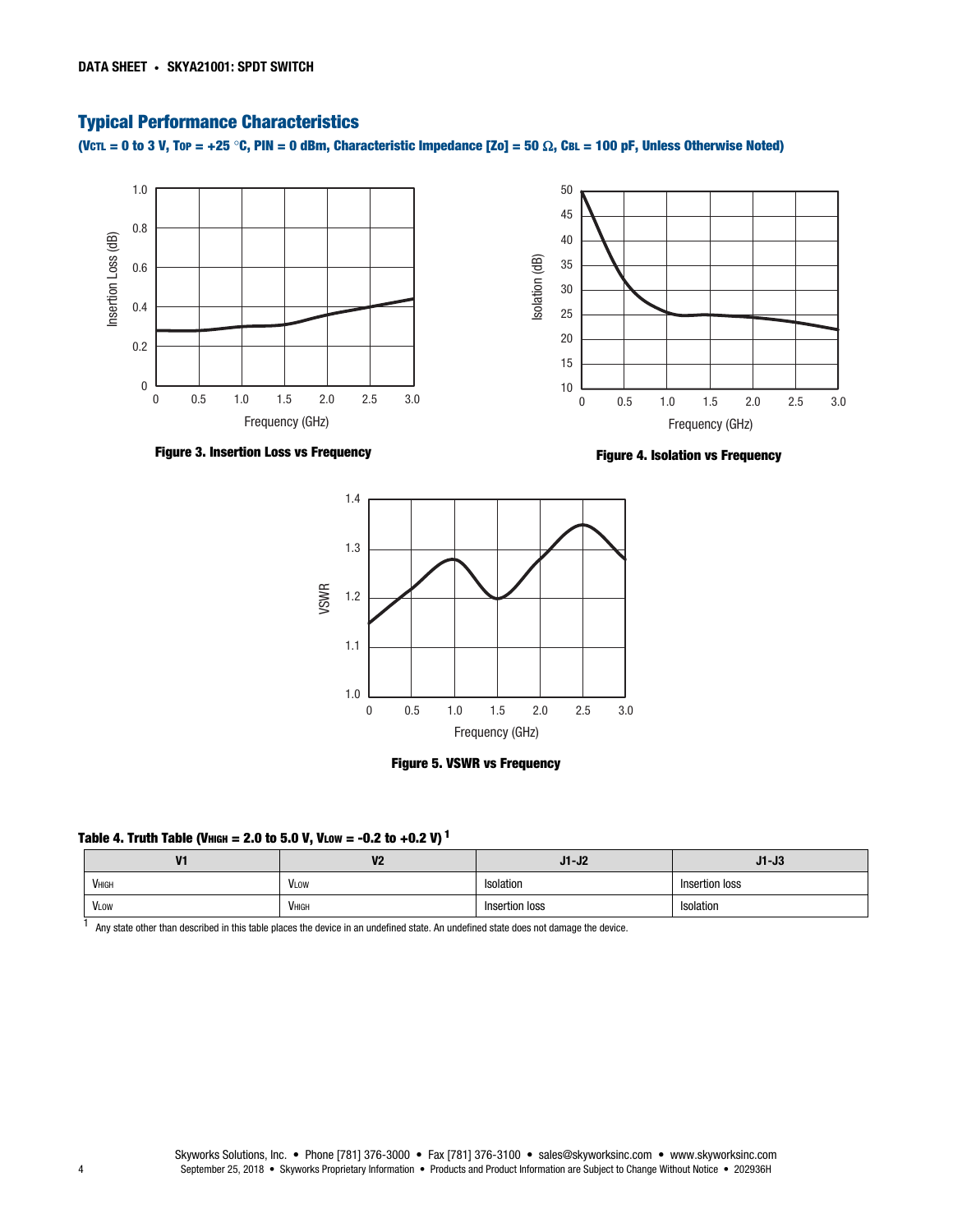## Evaluation Board Description

The SKYA21001 Evaluation Board is used to test the performance of the SKYA21001 SPDT switch. An Evaluation Board schematic

diagram is provided in Figure 6. An assembly drawing for the Evaluation Board is shown in Figure 7.



 *Use 10 nF blocking capacitors (C1, C2, C3) for <50 MHz operation.*

S2108

Figure 6. SKYA21001 Evaluation Board Schematic



Figure 7. SKYA21001 Evaluation Board Assembly Diagram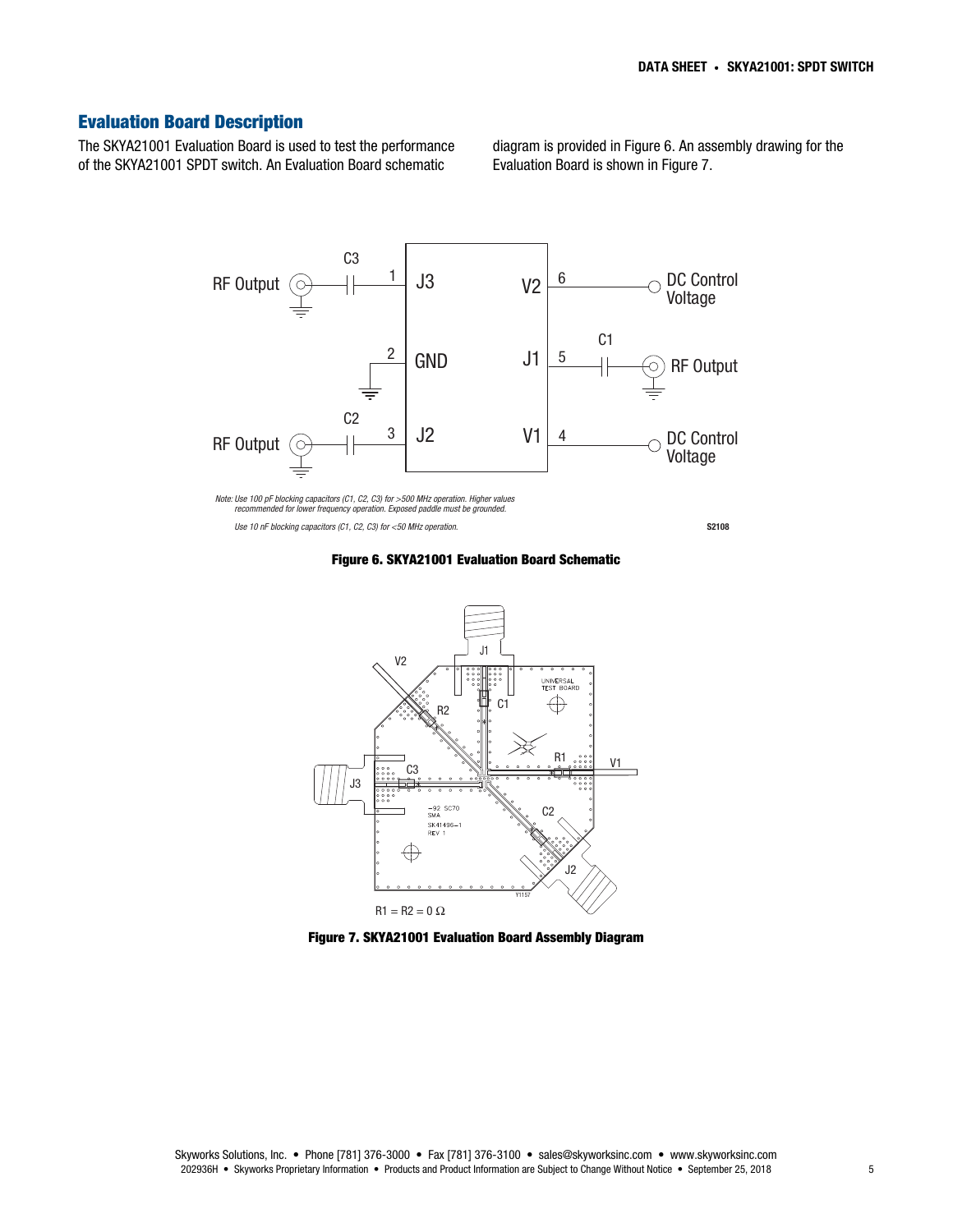#### Package Dimensions

The PCB layout footprint for the SKYA21001 is shown in Figure 8. Package dimensions are shown in Figure 9, and tape and reel dimensions are provided in Figure 10.

#### Package and Handling Information

Instructions on the shipping container label regarding exposure to moisture after the container seal is broken must be followed. Otherwise, problems related to moisture absorption may occur when the part is subjected to high temperature during solder assembly.

The SKYA21001 is rated to Moisture Sensitivity Level 1 (MSL1) at 260 °C. It can be used for lead or lead-free soldering.

Care must be taken when attaching this product, whether it is done manually or in a production solder reflow environment. Production quantities of this product are shipped in a standard tape and reel format.









#### Figure 9. SKYA21001 Package Dimensions

Skyworks Solutions, Inc. • Phone [781] 376-3000 • Fax [781] 376-3100 • sales@skyworksinc.com • www.skyworksinc.com 6 September 25, 2018 • Skyworks Proprietary Information • Products and Product Information are Subject to Change Without Notice • 202936H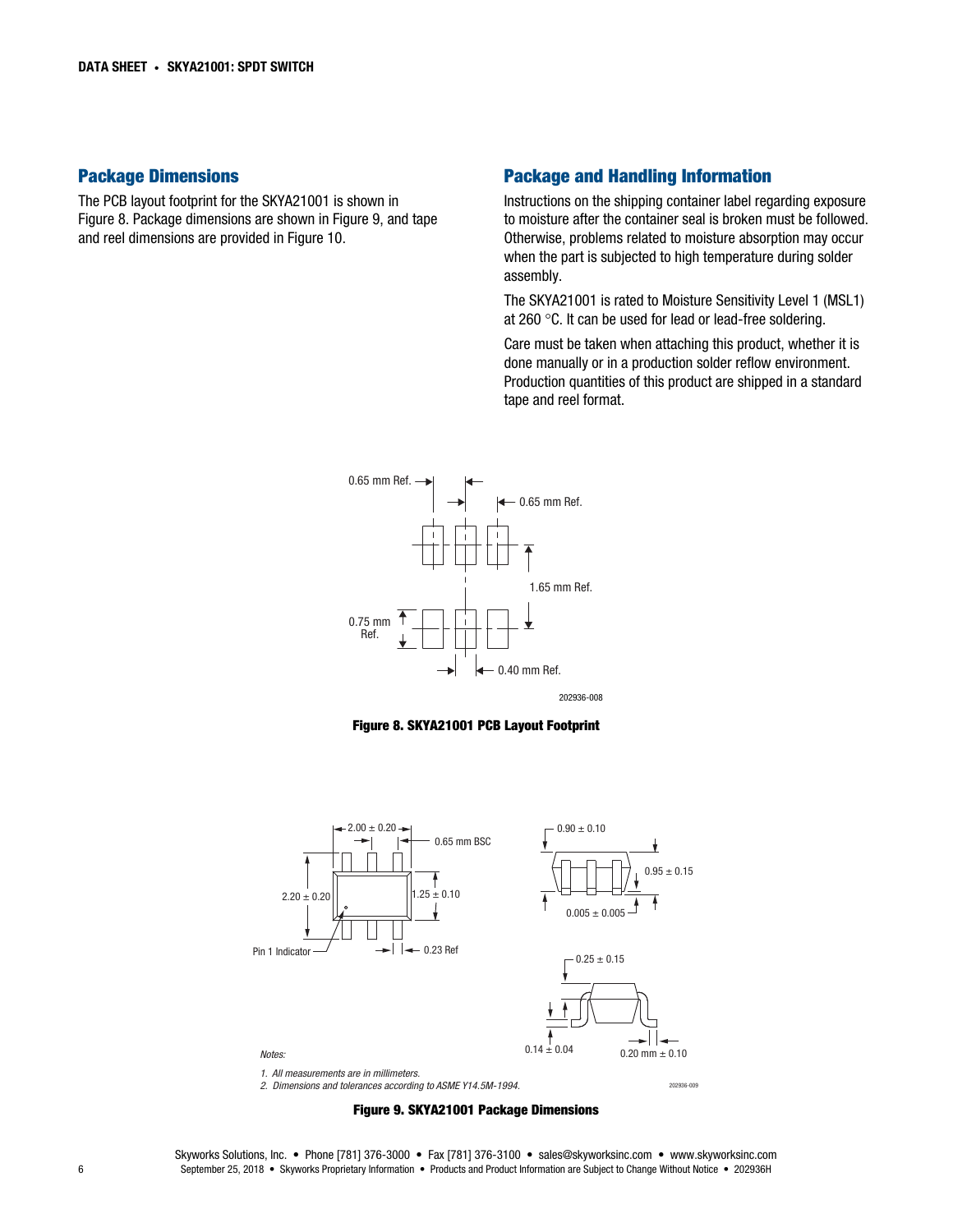

202936-010

#### Figure 10. SKYA21001 Tape and Reel Dimensions